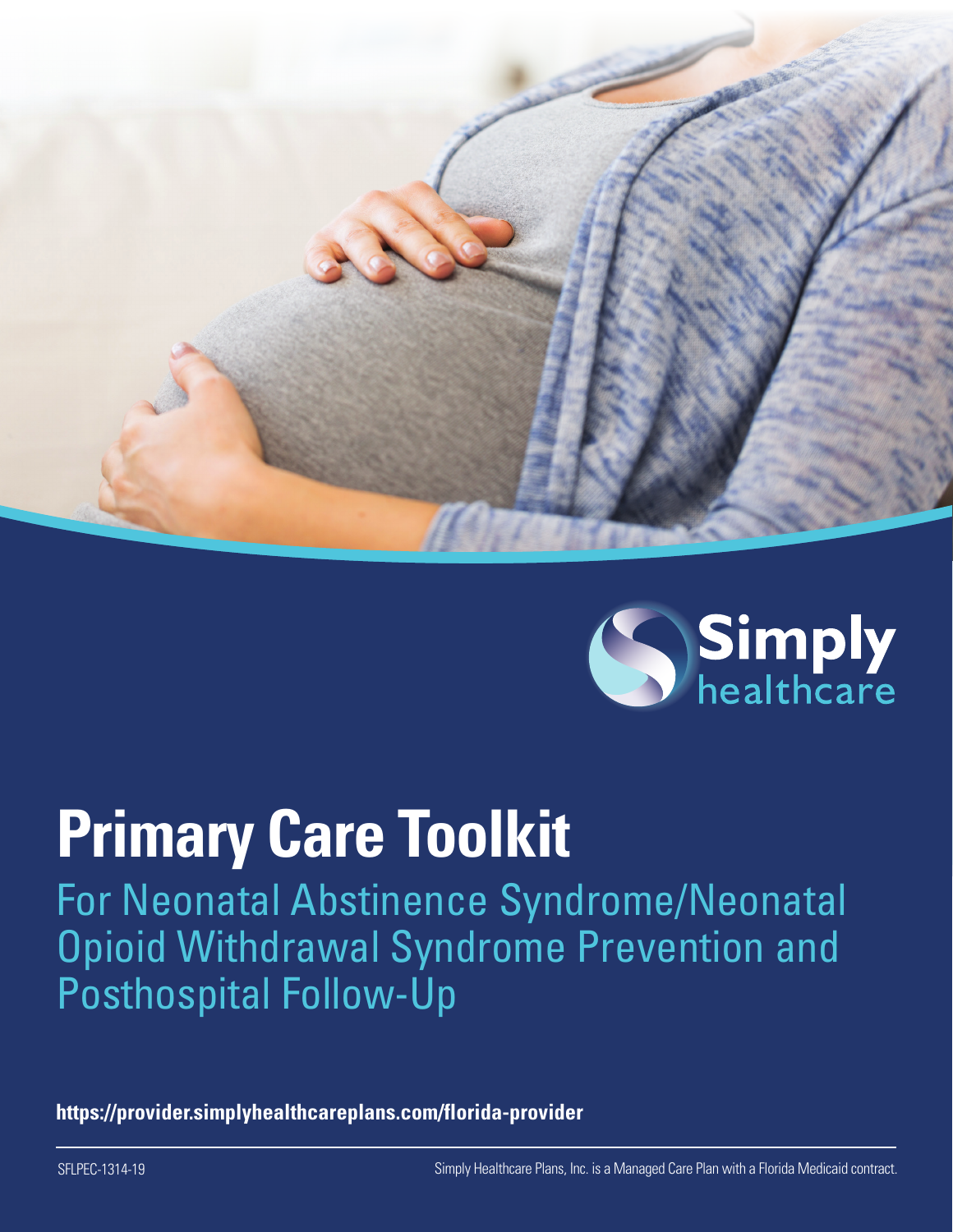# **Contents**

| <b>Introduction</b>                                            |                |
|----------------------------------------------------------------|----------------|
| <b>About the NAS program</b>                                   | $\overline{2}$ |
| <b>Identification</b>                                          | $\overline{2}$ |
| <b>Treatment</b>                                               | $\overline{2}$ |
| NAS/NOWS prevention and care – what you can do                 | 3              |
| <b>After the hospital</b>                                      | 4              |
| <b>Bullet point recommendations for primary care providers</b> | $\overline{4}$ |
| <b>Support for your patients</b>                               | 5              |
| <b>Reference list</b>                                          |                |
|                                                                |                |

# **Introduction**

The dramatic increase in opioid use, misuse, addiction and babies born substance-exposed has given rise to multiple efforts to address these issues from many angles. No providers are better positioned to identify, refer to treatment and support efforts at recovery than primary care providers, including obstetricians, pediatricians and family practitioners, who see their patients regularly and with whom there is an established relationship. These providers are also in the best position to prevent neonatal abstinence syndrome (NAS)/neonatal opioid withdrawal syndrome (NOWS) by ensuring that women of childbearing age who are at risk delay pregnancies until they are in recovery or are stable in treatment programs. Providers do this by offering family planning options and education about how mothers can positively impact the outcomes for their babies should they become pregnant. Lastly, by understanding the nature of NAS/NOWS, providers can encourage the facilities in which they practice and those that care for substance-exposed newborns to adopt protocols aimed at avoiding additional exposure to opioid medications, stressing nonpharmacologic measures, and maintaining family bonds through rooming-in and breastfeeding when safe to do so.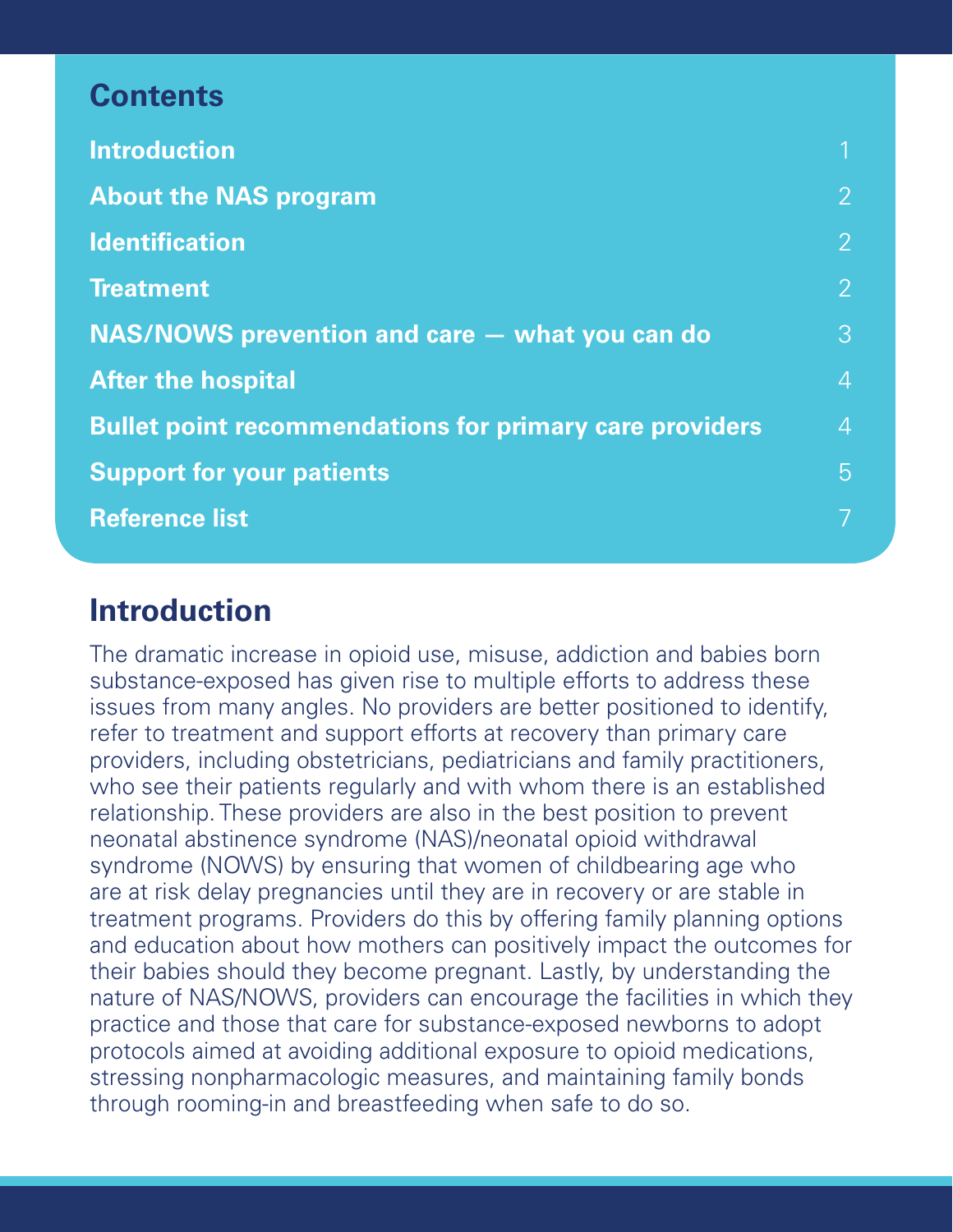# **About the NAS program**

In response to the opioid epidemic, Simply Healthcare Plans, Inc. (Simply) developed a comprehensive NAS program that seeks to improve outcomes for women and newborns affected by substance use disorders, including opioid use and misuse before and during pregnancy. The program includes primary and secondary interventions including efforts to prioritize screening for pregnant women, increase member engagement in treatment and recovery, increase access to reproductive counseling and preconception care, and increase familiarity of evidence-based standards of care for newborns with NAS.

# **Identification**

Incorporated into the annual visit, screening for substance use and/or abuse can become routine just like height, weight and blood pressure. At each annual visit, beginning around age 12, patients should be regularly screened for substance use, including alcohol, tobacco and illicit drugs, using a standardized screening tool. After screening, whether positive for use or not, an opportunity opens up for discussion to support positive behaviors or to discuss substance use and the need for referral for further evaluation and/or treatment. Screening, brief intervention and referral to treatment (SBIRT) may be accomplished using a quick paper or online tool and in most states is reimbursable.

Adolescents, especially girls, who begin taking opioids before age 18 are at much greater risk for addiction, making early identification vital. Further, adolescents may respond to treatment differently than adults, and referral to providers with experience caring for this population is crucial as is ensuring strong family support whenever possible.

At the same time, tobacco use has been shown to worsen symptoms of NAS/NOWS, and smoking cessation should always be recommended when use is identified.

#### **Treatment**

The interconnection of trauma, behavioral health and mood disorders, and substance use/misuse is common. In order for treatment to be most successful, all of these needs must be addressed and met together, making it often necessary for those at risk to be cared for by therapists and providers who can counsel, support and prescribe medications as appropriate.

Exposure to opioids and other illicit drugs causes a depletion of dopamine in the central nervous system, leading to the behaviors of addiction such as craving and further drug-seeking in spite of harm. When appropriate, medication assisted treatment (MAT) will stabilize dopamine levels so that patients addicted to short-acting or illicit opioids can return to a more regular routine and level of functioning, allowing for better compliance and benefit of therapy.

Typically, methadone and buprenorphine are recommended for MAT in pregnant women. Detox during pregnancy is not felt to be safe as it is associated with a high rate of relapse, leading to very high rates of NAS/NOWS. However, for those women unable or unwilling to enter into MAT, detox should be supervised carefully and the pregnancy monitored closely. Once stable on MAT and no longer using illicit substances, the exposure to behaviors that put both mother and her baby at risk for HIV and hepatitis B and C infections will be significantly reduced.

Although babies born to mothers stable in treatment with either methadone or buprenorphine may still experience NAS/NOWS, their symptoms are often less severe, and mothers can be better prepared to care for their infants and remain united with them after delivery. Further, mothers who are stable in their treatment (and who are HIV-negative) are encouraged to breastfeed as breastfeeding has been shown to reduce the severity of NAS symptoms.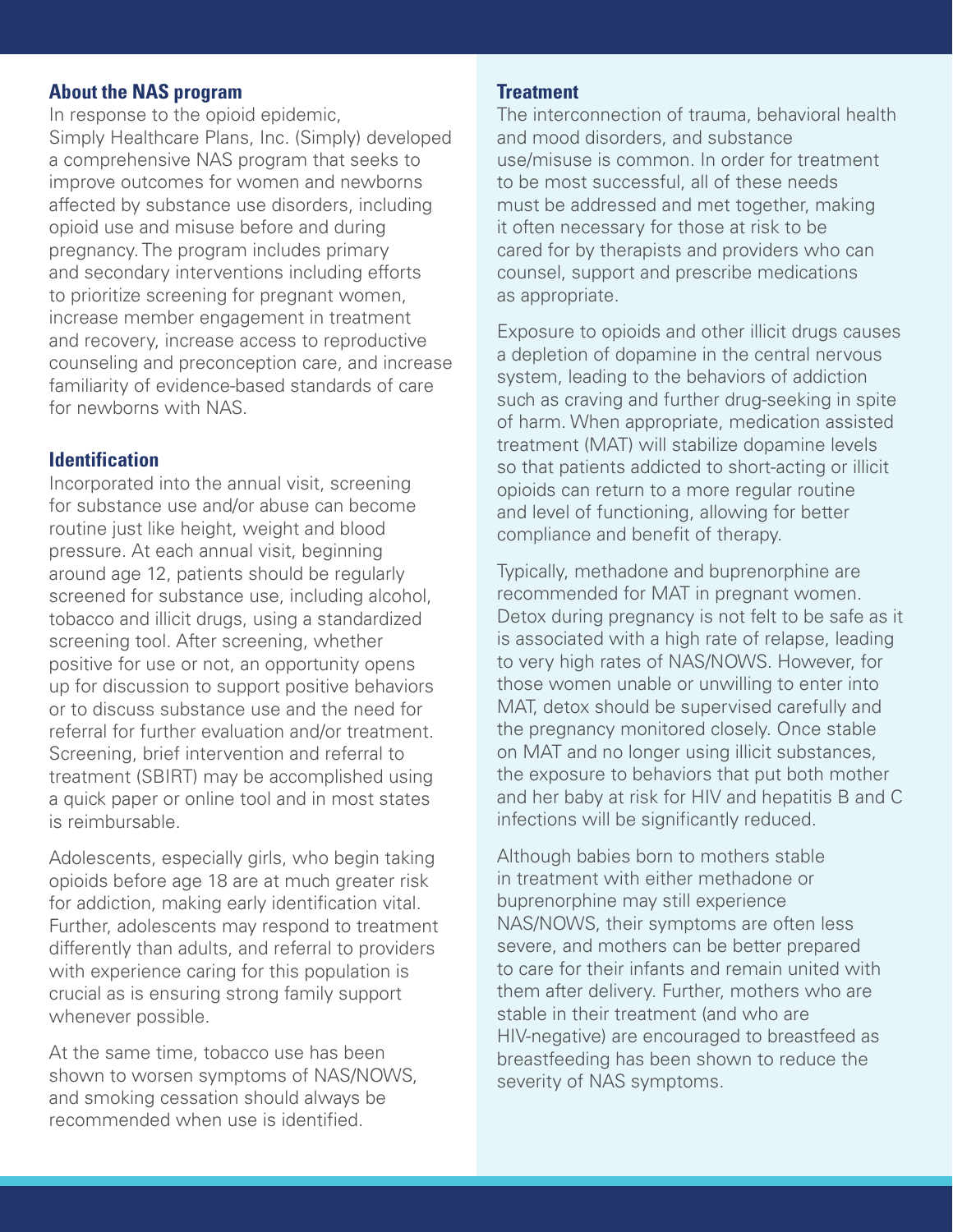#### **Avoidance of opioid use whether illicit or prescribed will prevent NAS/NOWS.**

Caution should be used when prescribing opioids to women of childbearing age. If necessary, limiting use, especially to the first trimester in pregnant women, may be helpful in avoiding NAS/NOWS. For women who are using or misusing opioids but who are not yet pregnant, there may be the opportunity to offer long-acting reversible contraception so that pregnancy can be delayed until the woman has had the opportunity to enter or complete treatment for a substance use disorder. Should a woman become pregnant while using opioid substances, there are still many opportunities to decrease the risk and severity of NAS/NOWS. Pregnancy is the greatest motivator for women to amend their behaviors.

As stated earlier, smoking cessation has been shown to reduce the severity of NAS/NOWS. Stability in a treatment program and compliance with treatment for other behavioral health disorders is also valuable. Some antidepressants and especially benzodiazepines may exacerbate neonatal symptoms, and mounting evidence is showing that selective serotonin reuptake inhibitors (SSRIs) and serotonin and norepinephrine inhibitors (SNRIs) may lead to gestational hypertension and pre eclampsia. These concerns must be balanced with the risk of untreated depression in the mother, which may also lead to poor neonatal outcomes.

Should an infant be born with NAS/NOWS, the environment in which he or she is cared for has been shown to have a significant impact on symptoms, need for pharmacologic treatment and hospital lengths of stay. Many studies have shown that rooming-in with the mother in a calm and quiet environment can lead to improved outcomes. In general, unless there are other medical issues requiring it, care in the neonatal intensive care unit may actually be detrimental to the baby's recovery and maintenance of the family unit. Whenever possible, birthing facilities should be encouraged to ensure mothers may room-in with their substance-exposed babies for the duration of their hospital stay. Facilities should provide parenting education, infant massage, encourage breastfeeding, and skin-to-skin contact between infant and mother. Per American Academy of Pediatrics recommendations, facilities should have a protocol in place to assess and care for substance-exposed infants and adhere strictly to that protocol.

Pharmacologic therapy should only be used when all other nonpharmacologic techniques have been ineffective in sufficiently addressing the infant's symptoms. These are all recommendations that you can address with your hospital administrators so mothers and their substance-exposed babies receive optimal care. You also have the option of encouraging your families to deliver their babies in facilities that have adopted these best practices.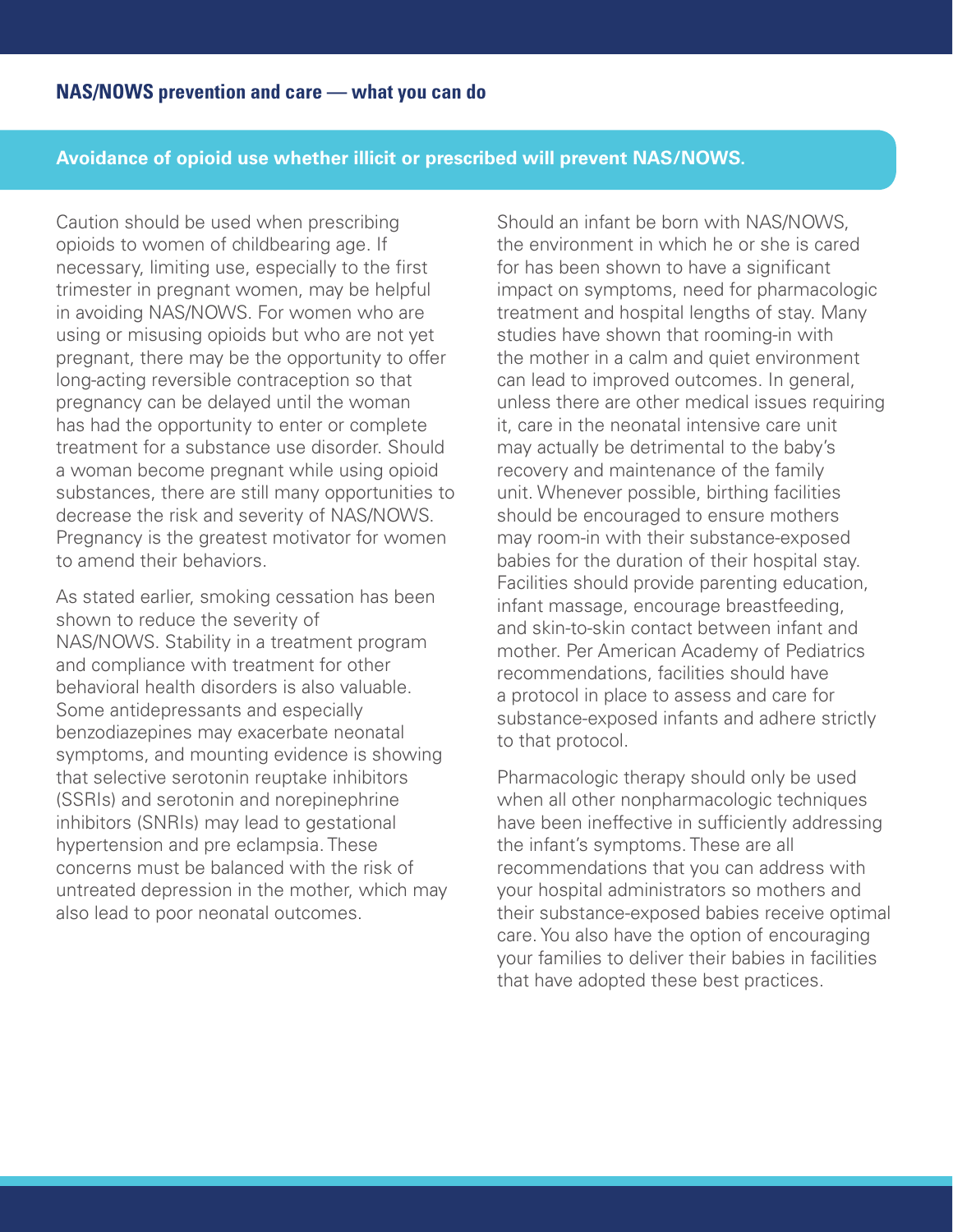# **After the hospital**

Many substance-exposed infants will continue to have symptoms for several months. These symptoms may be manageable at home but may lead to frequent calls from families or even visits to the emergency room. Babies may be fussy and irritable, difficult feeders, and have difficulty being soothed or sleeping. These babies may be at higher risk for abuse and neglect in those first few months after birth. It is crucial that families have a safe plan of care prior to hospital discharge so they know whom to call should they become overwhelmed. Good parenting education, including safe sleep practices while still in the hospital, can help families understand their infants' extra needs. The opportunity to room-in and care for their babies during the hospital stay provides another way to empower families and build their confidence in caring for their babies at home.

Families should be referred to early intervention programs at discharge to make sure babies stay on target with their development. Infants exposed to opioids, and particularly methadone, are at risk of visual disturbances including strabismus and acuity abnormalities and, therefore, should be referred for regular ophthalmologic follow up. Visiting home nurses may be helpful in continuing to support families and address any new or ongoing needs. As always, families should be encouraged to make sure infants and children receive regularly scheduled immunizations and well-child checkups. At each well-child visit and at the mother's postpartum visit, she should be screened for postpartum depression; questioned about how her recovery is going; and asked if any assistance might be needed for safe housing, food or transportation. Interconception health and family planning options should be discussed.

**Addiction is a chronic disease, and providers should be prepared to support families throughout the recovery process.**

From early identification and referral to treatment if appropriate, to making sure mothers and their babies receive the most supportive care in the hospital and long after discharge, primary care providers have the best opportunities to prevent and ameliorate the effects of substance exposure on mothers and their newborns. Open, nonjudgmental dialogue and active participation with your community resources and birthing facilities to encourage changes to practice will ensure your patients receive the care they deserve.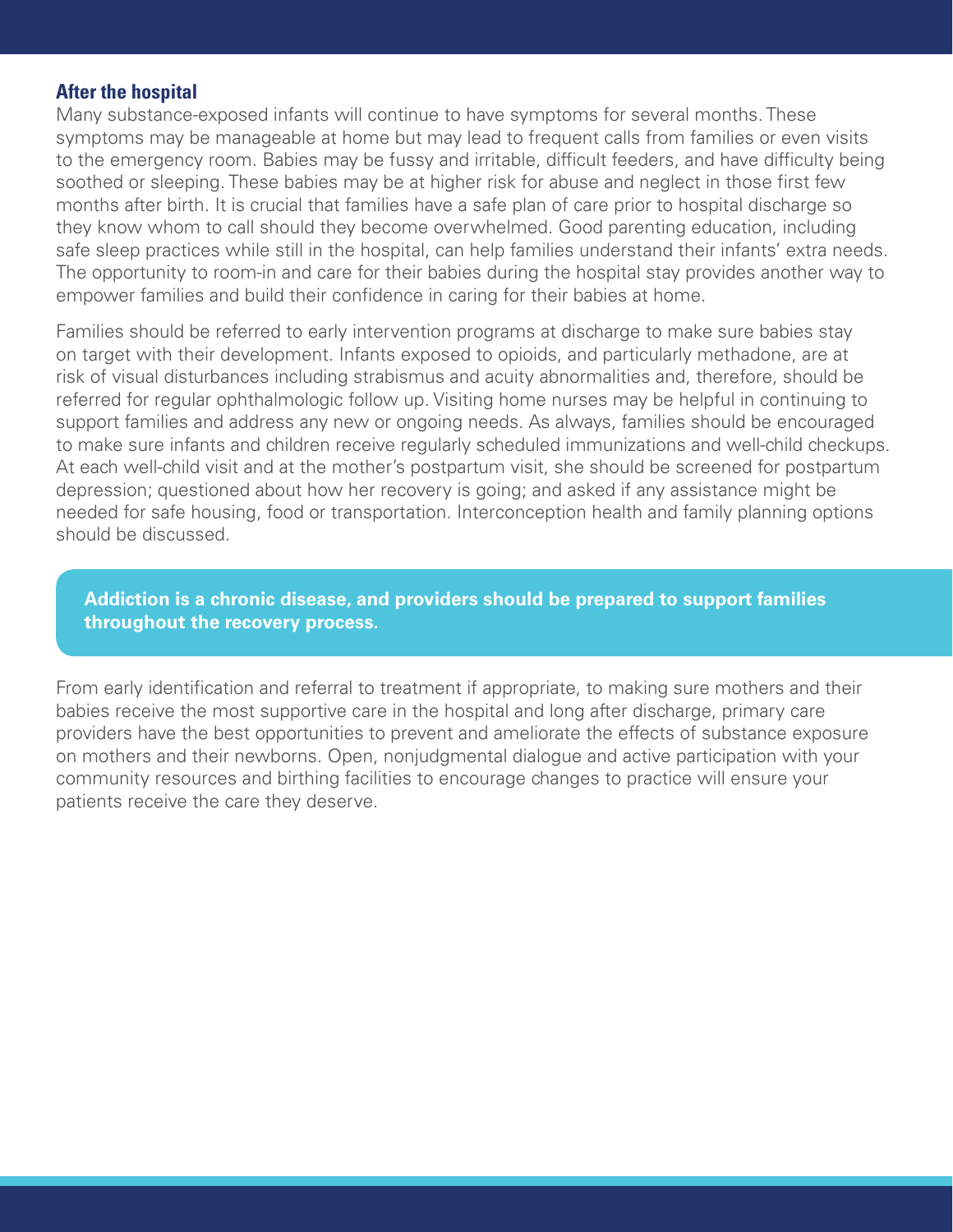**Neonatal abstinence syndrome (NAS)/neonatal opioid withdrawal syndrome (NOWS) can be avoided by preventing opioid use and misuse in women of childbearing age.**

- Begin annual screening for substance use at age 12 using a standardized screening tool.
- Openly discuss screening results to support behaviors associated with negative screen results and candidly communicate the possible need for further evaluation or treatment for positive screens.
- Recommend smoking cessation programs and age-appropriate referrals.
- Be aware of the interconnection between substance use and behavioral health needs.
- Address the need for counselling and medication for anxiety and depression, but caution that medication interactions with opioid use may increase the likelihood and severity of NAS/NOWS.
- Support the use of medication-assisted therapy (MAT) to stabilize women who seek treatment for opioid use disorders, especially during pregnancy.
- Caution regarding detox during pregnancy, but for those who insist on doing so, ensure close follow-up and fetal monitoring.
- Educate and empower women about NAS/NOWS and roles they can play to reduce the likelihood and severity of symptoms in their infants.
- Encourage pregnant women with opioid use to seek out birthing facilities that promote the use of nonpharmacologic therapies, rooming-in and breastfeeding for substance-exposed infants.
- Work with your local hospitals to ensure they have implemented protocols that promote nonpharmacologic therapies, rooming-in, breastfeeding, infant massage, skin-to-skin contact, cuddler programs and parenting classes for families with histories of substance exposure.
- Insist that birthing facilities create plans of safe care prior to hospital discharge for families with substance exposure and that include safe housing; safe sleep education; scheduled well-child visits; ophthalmologic follow-up; referrals to early intervention; visiting home nurses; and the Women, Infants, and Children (WIC) program.
- Regularly screen mothers for postpartum depression and discuss interconception health and family planning options.
- Become familiar with resources in your community that can treat and support families with opioid use and misuse.
- Understand that addiction is a chronic disease that requires a patient, multifaceted approach.

# **Recommended guides**

We recommend the following guides for all women of reproductive age, including adolescents. They contain complete action plans, examples of screening instruments and explanations of effective brief interventions:

- The American Academy of Pediatrics (AAP): *Substance Use Screening and Intervention Implementation Guide*: **[https://www.aap.org/](https://www.aap.org/en-us/Documents/substance_use_screening_implementation.pdf) [en-us/Documents/substance\\_use\\_screening\\_](https://www.aap.org/en-us/Documents/substance_use_screening_implementation.pdf) [implementation.pdf](https://www.aap.org/en-us/Documents/substance_use_screening_implementation.pdf)**
- Substance Abuse and Mental Health Services Administration (SAMHSA): *Clinical Guidance for Treating Pregnant and Parenting Women with Opioid Use Disorder and Their Infants*: **[https://store.samhsa.gov/shin/content/](https://store.samhsa.gov/shin/content/SMA18-5054/SMA18-5054.pdf) [SMA18-5054/SMA18-5054.pdf](https://store.samhsa.gov/shin/content/SMA18-5054/SMA18-5054.pdf)**
- Northern New England Perinatal Quality Improvement Network (NNEPQIN): *A Toolkit for the Perinatal Care of Women with Opioid Use Disorders*: **[http://www.nnepqin.org/a](http://www.nnepqin.org/a-toolkit-for-the-perinatal-care-of-women-with-opioid-use-disorders)[toolkit-for-the-perinatal-care-of-women-with](http://www.nnepqin.org/a-toolkit-for-the-perinatal-care-of-women-with-opioid-use-disorders)[opioid-use-disorders](http://www.nnepqin.org/a-toolkit-for-the-perinatal-care-of-women-with-opioid-use-disorders)**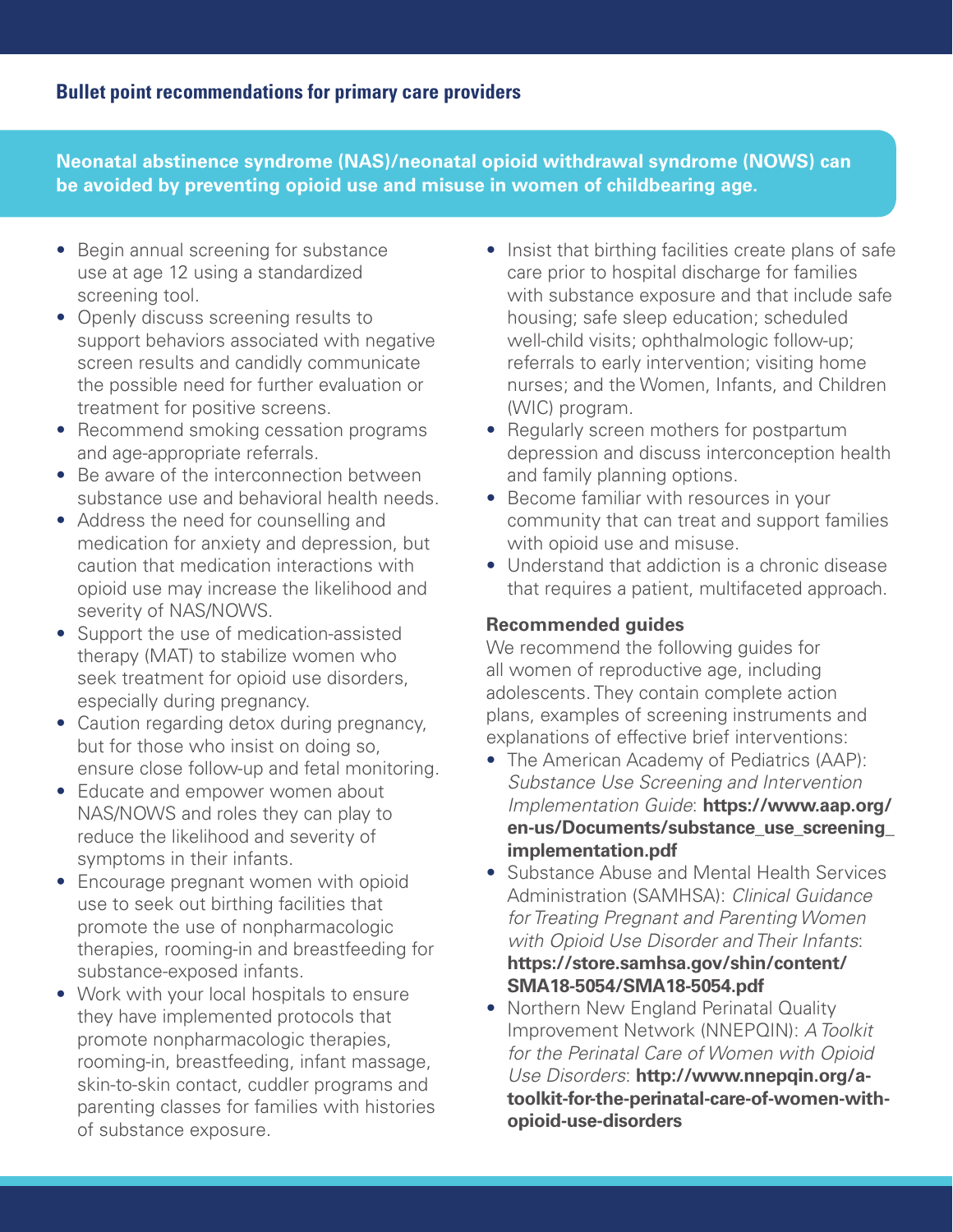# **Support for your patients**

Our **Substance Use in Pregnancy OB Case Management** program can provide your at-risk pregnant Simply patients with support and coordination throughout their pregnancy. A dedicated case manager will reach out by phone to pregnant patients with or at risk for substance use disorders to provide intensive, wraparound case management through eight weeks post-delivery. The case manager will support your patient by:

- Providing coordination for overall health and wellbeing including social determinants.
- Facilitating access to treatment.
- Preparing the member for delivery, NAS treatment, discharge and post discharge newborn care.
- Providing interconception (family planning) coaching.

# **If you would like more information on the NAS program for Simply:**

- Call Provider Services at **1-800-454-373.**
- Email Case Management Referrals at CM\_DM\_Referrals@simplyhealthcareplans. com.
	- When emailing the Case Management Referral team, include:
		- Your contact information.
		- The member's age and ID number.
		- The reason for the referral.

# **State of Florida Recovery and Support Services:**

# **My 2-1-1 Florida**

# **211** or **1-866-728-8445 <http://my211florida.org>**

This online resource, provided by the Florida of Information and Referral Services (FLAIRS) and the Florida 2-1-1 Association, is your 24-hour source of information about over 40,000 local health and community services in Florida.

# **Florida State Mental Health Hotlines**

# **[https://www.myflfamilies.com/service](https://www.myflfamilies.com/service-programs/samh/get-help.shtml)[programs/samh/get-help.shtml](https://www.myflfamilies.com/service-programs/samh/get-help.shtml)**

Local Mental Health Authority Crisis Hotlines are available 24/7 or by calling **211**. Helpline staff offer confidential support and resource referrals, including self-help groups, outpatient counseling, medication assisted treatment, psychiatric care, emergency care and residential treatment.

# **The Florida Network of Care**

### **<http://myflorida.networkofcare.org>**

The Florida Network of Care is a one-stop shop for mental health and substance use information, resources, and service navigation for the State of Florida

#### **Substance Abuse and Mental Health Services Administration (SAMHSA) National Helpline**

#### **1-800-662-4357 [www.findtreatment.samhsa.gov](http://www.findtreatment.samhsa.gov)**

SAMHSA's National Helpline is a free, confidential, 24/7, 365-days-a-year treatment referral and information service (in English and Spanish) for individuals and families facing mental and/or substance use disorders.